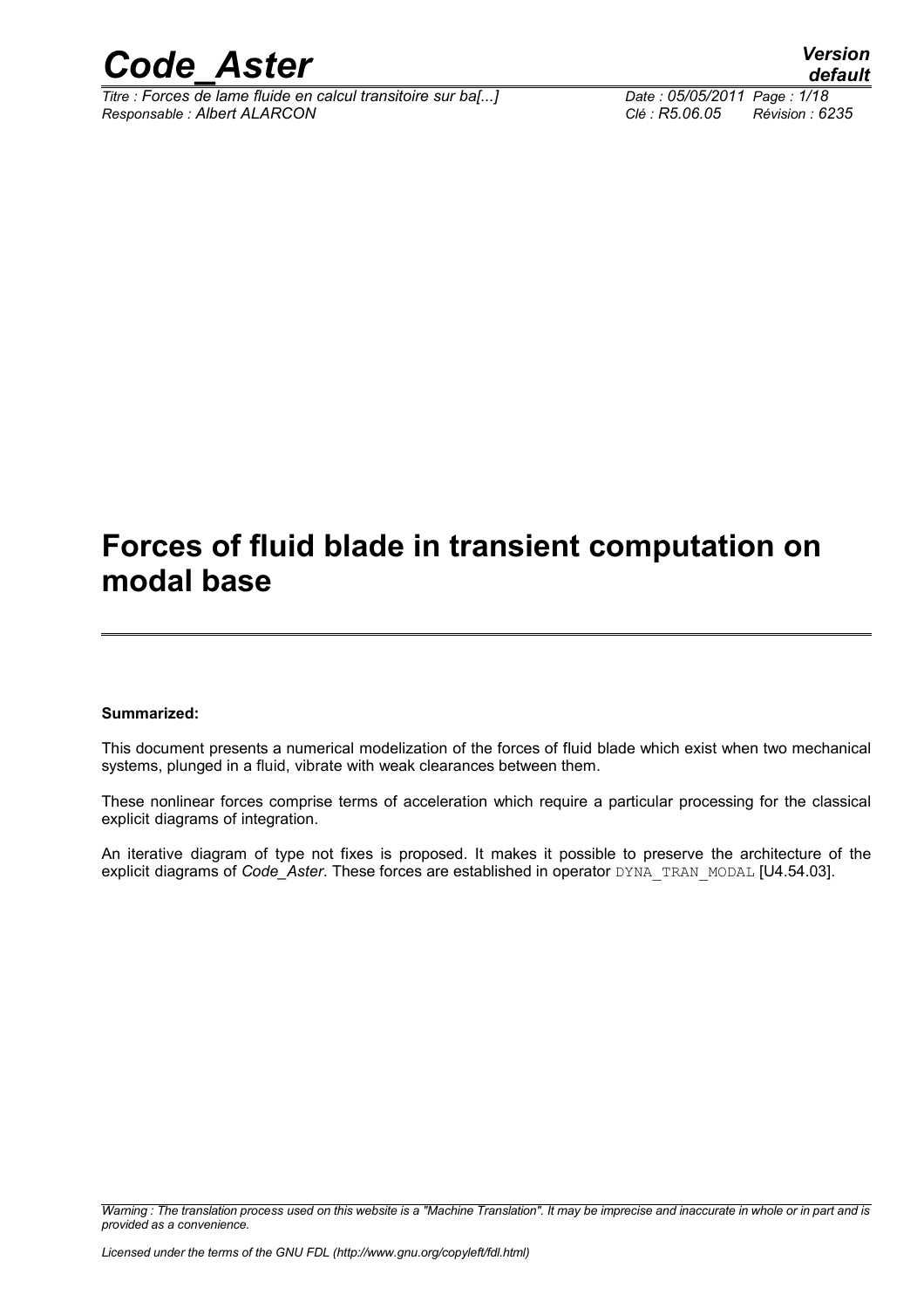*Titre : Forces de lame fluide en calcul transitoire sur ba[...] Date : 05/05/2011 Page : 2/18 Responsable : Albert ALARCON Clé : R5.06.05 Révision : 6235*

### **Contents**

| 2 Analytical statement of the forces of fluid blade into a simple geometrical configuration 4.2.1    |  |
|------------------------------------------------------------------------------------------------------|--|
|                                                                                                      |  |
|                                                                                                      |  |
|                                                                                                      |  |
|                                                                                                      |  |
| 3 Study of the dynamic behavior of a system to a degree of freedom in the presence of a fluid blade. |  |
| 8.3.1                                                                                                |  |
|                                                                                                      |  |
|                                                                                                      |  |
| 4 Computation of a system multi degrees of freedom subjected locally to forces of fluid blade 13     |  |
|                                                                                                      |  |
|                                                                                                      |  |
|                                                                                                      |  |
|                                                                                                      |  |
|                                                                                                      |  |
|                                                                                                      |  |
|                                                                                                      |  |

*Warning : The translation process used on this website is a "Machine Translation". It may be imprecise and inaccurate in whole or in part and is provided as a convenience.*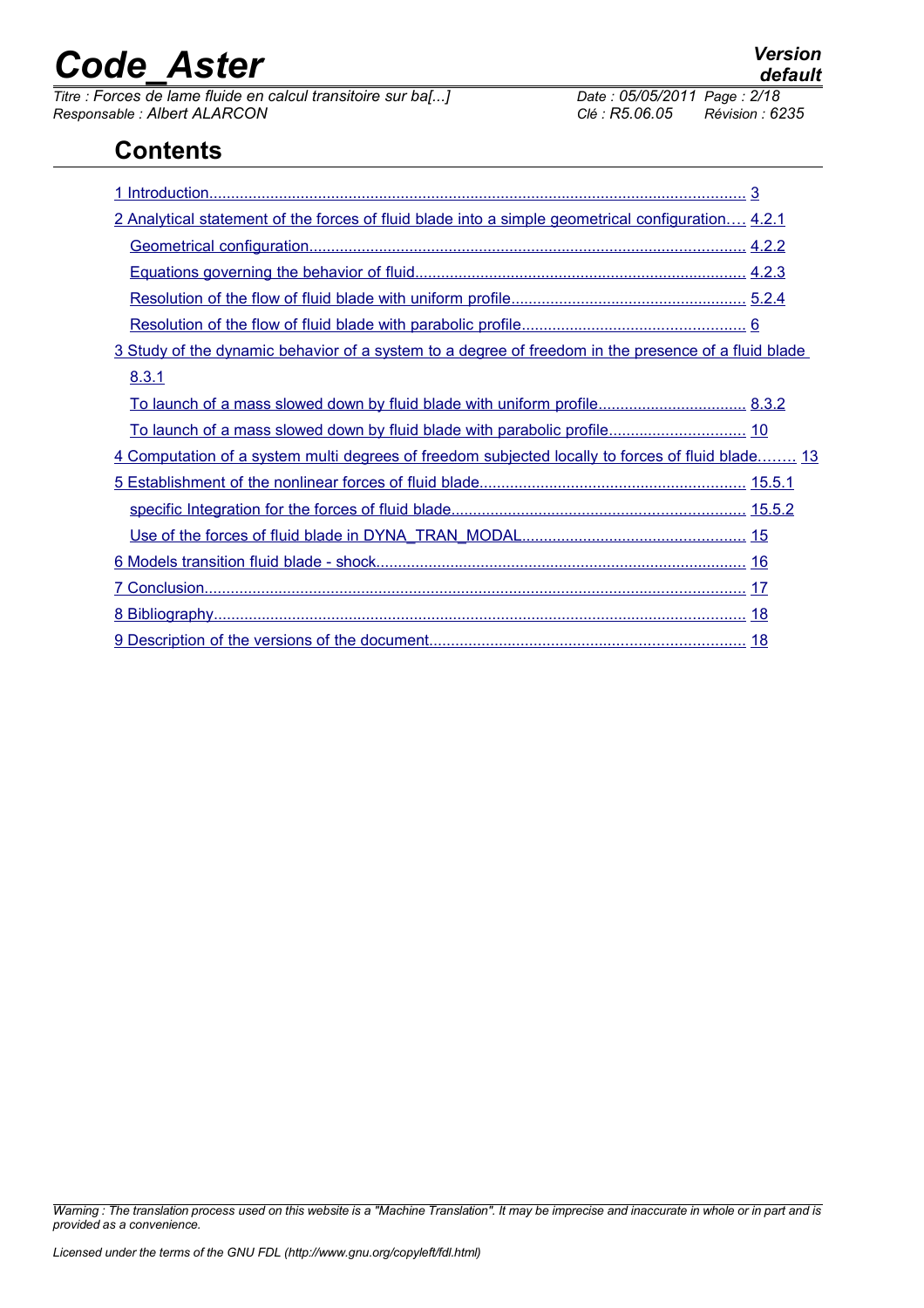*Titre : Forces de lame fluide en calcul transitoire sur ba[...] Date : 05/05/2011 Page : 3/18 Responsable : Albert ALARCON Clé : R5.06.05 Révision : 6235*

### **1 Introduction**

<span id="page-2-0"></span>Into the primary education circuit of the power stations REFERENCE MARK the mechanical components are immersed in a fluid. For some of these materials, put in vibrations by the excitation of the primary education fluid, the presence of relatively reduced clearances leads to a more or less important closing of these clearances even to contacts in fluid environment. Numerical works were undertaken in *the Code\_Aster* to model the dry contact between mechanical structures. These works were established in an operator of transient computation by modal recombination [bib3] and were validated by comparison with tests carried on model MASSIF [bib4].

Vibrations with contact in fluid environment show characteristics different from those observed in air. When clearance is filled, it creates a all the more important fluid flow as clearance is weak. This flow is at the origin of compressive forces acting on antagonistic structures. Contrary to the configuration in air, where the structures interact by forces of contact, only when clearance is filled; in fluid environment this interaction is permanent and depends in a nonlinear way of the values on clearance, the normal velocity of structures and their acceleration. One will qualify the fluid enclosed in the reduced type font of **fluid blade** ; the forces resulting from the compression of the fluid will be **the forces of fluid blade**.

For materials like the fuel assemblies or the pencils of the control rods these forces of fluid blade induce a modification of the mechanical characteristics of structure in air (mass, damping). The damping induced by the fluid blade can be considerable, and it seems interesting to take it into account in a modelization of these materials.

We present, in this ratio, a simple geometrical configuration, where one can and the integrate flow in the fluid blade realising certain assumptions on the profile of flow pressure losses into edges. We thus determine the compressive forces exerted by the fluid on the structure and release a general form of their statement according to clearance, relative velocity and acceleration norms between structures.

We build benchmarks of reference on a system to a degree of freedom which illustrate the behavior of a mechanical system subjected to a force of fluid blade.

The numerical establishment of these nonlinear forces in *Code\_Aster* is then detailed. It requires the use of an algorithm of point fixes to find accelerations generalized.

*Warning : The translation process used on this website is a "Machine Translation". It may be imprecise and inaccurate in whole or in part and is provided as a convenience.*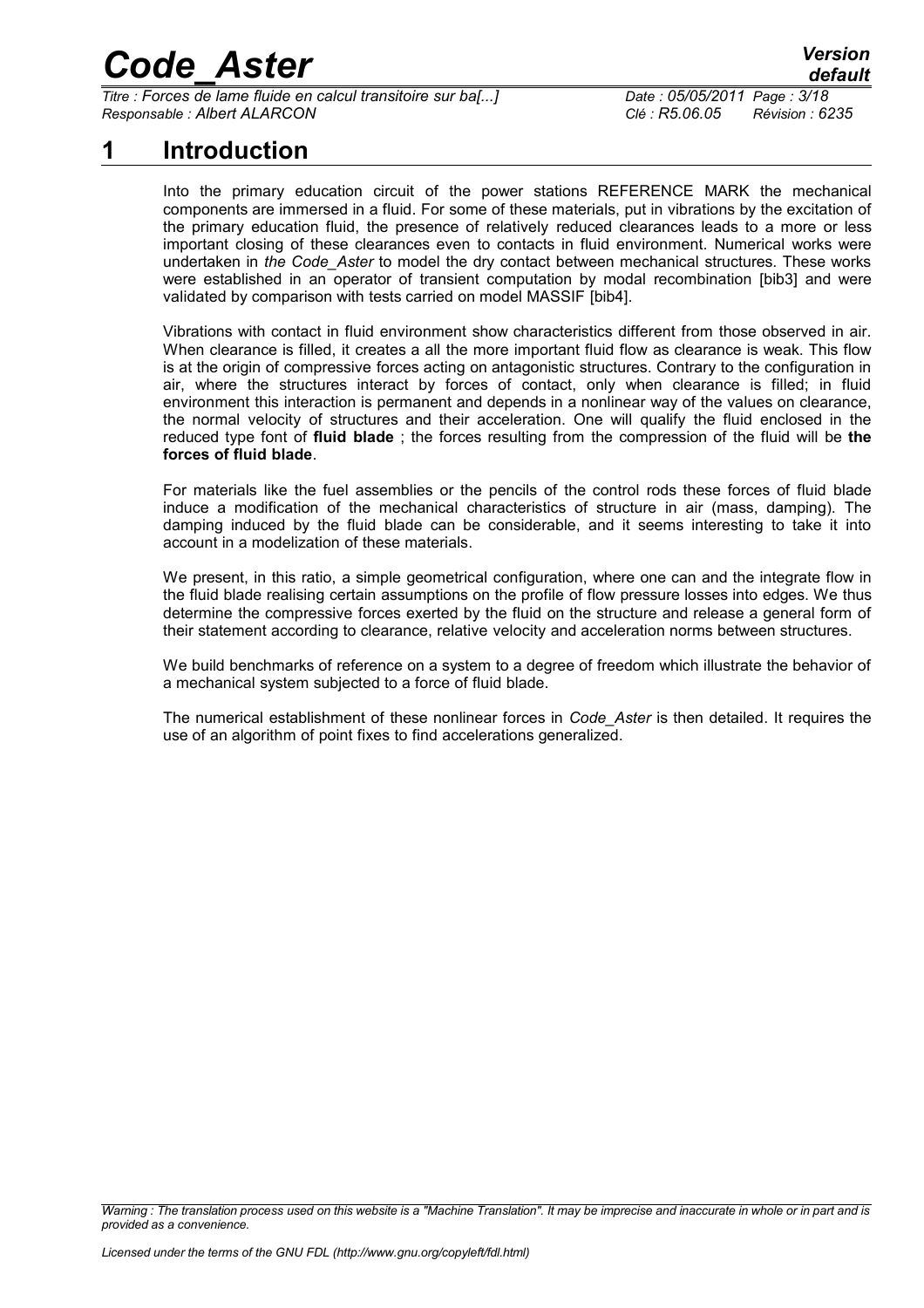*Titre : Forces de lame fluide en calcul transitoire sur ba[...] Date : 05/05/2011 Page : 4/18 Responsable : Albert ALARCON Clé : R5.06.05 Révision : 6235*

#### <span id="page-3-2"></span>**2 Analytical statement of the forces of fluid blade in a simple geometrical configuration**

One proposes to determine in an analytical way here the forces being exerted on a structure vibrating in an incompressible fluid in the vicinity of a motionless wall.

#### **2.1 Geometrical configuration**

<span id="page-3-1"></span>One places a problem of plane flow in the case of (invariant in the direction  $y$  of [fig 2.1-a]). A solid body  $\varOmega$  is plunged in a fluid  $\varOmega_f.$  The solid has a plane face  $\varSigma$  of width  $2\,\mathrm{L}$  parallel with the plane  $yOz$  and vibrates in the vicinity of a wall fixes parallel with this plane.



**Appear 2.1-2.1-a2.1-a : Geometrical configuration of the fluid blade**

#### **2.2 Equations governing the behavior of the fluid**

<span id="page-3-0"></span>the problem is supposed invariant by translation according to the axis  $y$ , one is thus brought back to a problem dimensional Bi -.

The velocities in the fluid will be noted:

$$
\mathbf{v}(t) = \mathbf{u}(x, z, t) \cdot \mathbf{x} + \mathbf{w}(x, z, t) \cdot \mathbf{z}
$$

One will note  $x, z$ , the spatial coordinates eulerian of the fluid, and the  $\overline{X}, \overline{X}, \overline{X}$  variable Lagrangian defining the position, velocity and acceleration of solid.

The incompressible fluid being supposed, the components velocities must check:

$$
\operatorname{div}(\mathbf{v}) = 0 \quad \text{either} \quad \frac{\partial \mathbf{u}}{\partial x} + \frac{\partial \mathbf{w}}{\partial z}
$$

*default*

*Warning : The translation process used on this website is a "Machine Translation". It may be imprecise and inaccurate in whole or in part and is provided as a convenience.*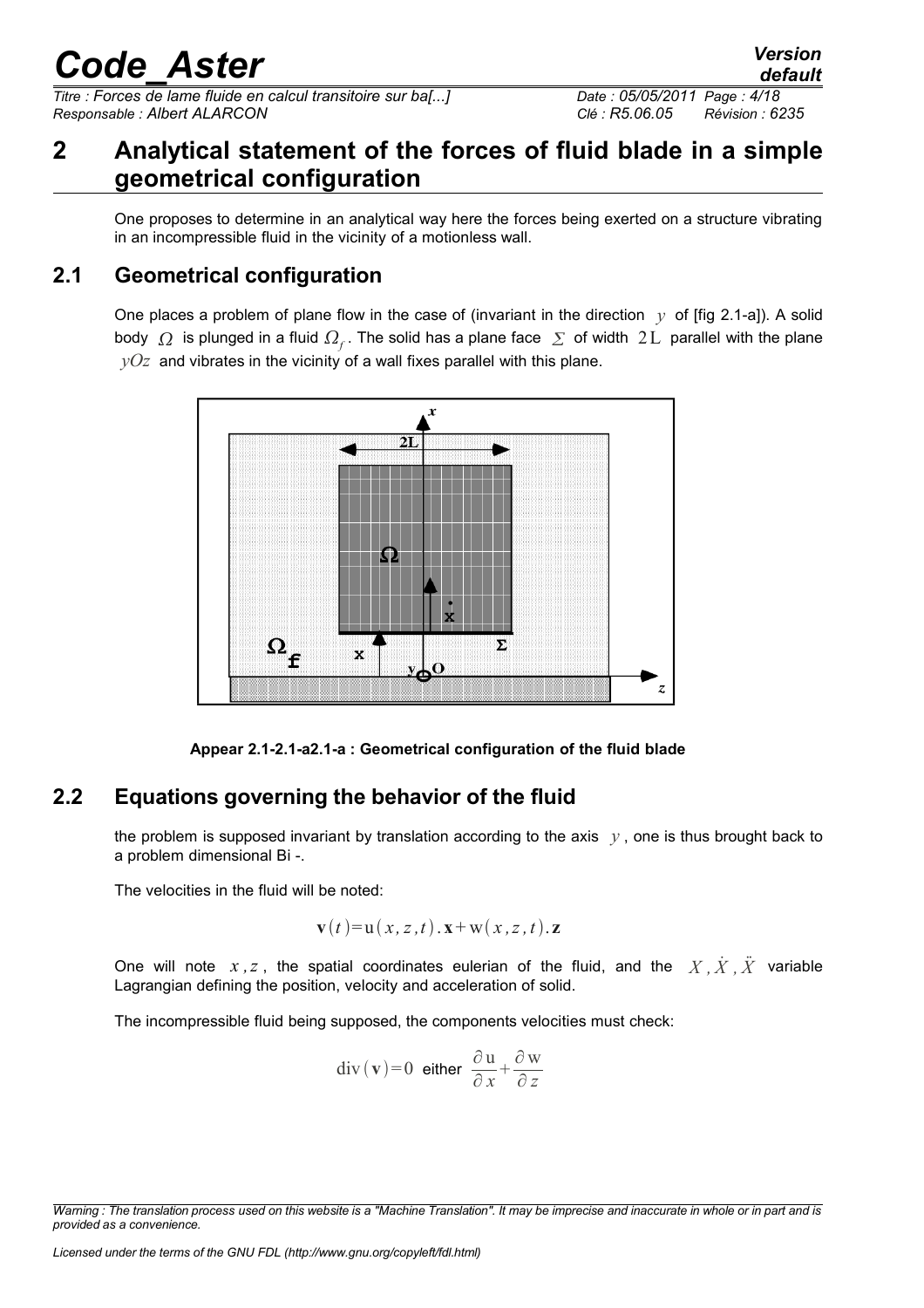*Titre : Forces de lame fluide en calcul transitoire sur ba[...] Date : 05/05/2011 Page : 5/18 Responsable : Albert ALARCON Clé : R5.06.05 Révision : 6235*

the fluid also checks the Navier-Stokes equations:

$$
\rho \frac{\partial \mathbf{v}}{\partial t} + \text{grad}(p) + \rho \cdot \mathbf{v} \cdot \text{grad}(\mathbf{v}) - \mu \nabla^2 \mathbf{v}
$$

In the fluid blade one will suppose that the profile according to  $x$  component  $w$  of the velocity field east of invariant form compared to *z* . That amounts supposing that it can be written in the form of a function with separate variables:

$$
w(x, z, t) = w(x, z) \cdot \varphi(x, t)
$$

One in general considers two rather simple assumptions of profile:

- **a uniform profile velocity**,
- **a parabolic profile velocity or flow of One tenth of a poise**, valid for low *w* speeds,

#### **2.3 Resolution of the flow of fluid blade with uniform profile**

<span id="page-4-0"></span>flow according to  $z$  does not depend on  $x$ :

$$
w(x, z, t) = w(x, z)
$$

One neglects in that the effects of viscosity of the fluid in the blade.

Let us write the relation of incompressibility of the fluid, integrated on the thickness of the fluid blade:

$$
\int_0^X \left(\frac{\partial u}{\partial x} + \frac{\partial w}{\partial z}\right) dx = 0, \text{ soit } [u]_0^X + \frac{\partial w(z)}{\partial z} \int_0^X dx = 0
$$

The boundary conditions are:  $u(X) = \dot{X}$  and  $u(0) = 0$ ,

one thus obtains 
$$
\frac{\partial w(z)}{\partial z} = -\frac{\dot{X}}{X}
$$
 who gives by integration and by noticing that  $w(0) = 0$ :  
\n
$$
w(z) = -\frac{\dot{X}}{X}z
$$

One from of then deduced immediately the velocity fields:

$$
\mathbf{w}(x,z) = \mathbf{w}(z) = -\frac{\dot{X}}{X}z
$$

$$
\mathbf{u}(x,z) = \mathbf{u}(x) = \frac{\dot{X}}{X}x
$$

*Warning : The translation process used on this website is a "Machine Translation". It may be imprecise and inaccurate in whole or in part and is provided as a convenience.*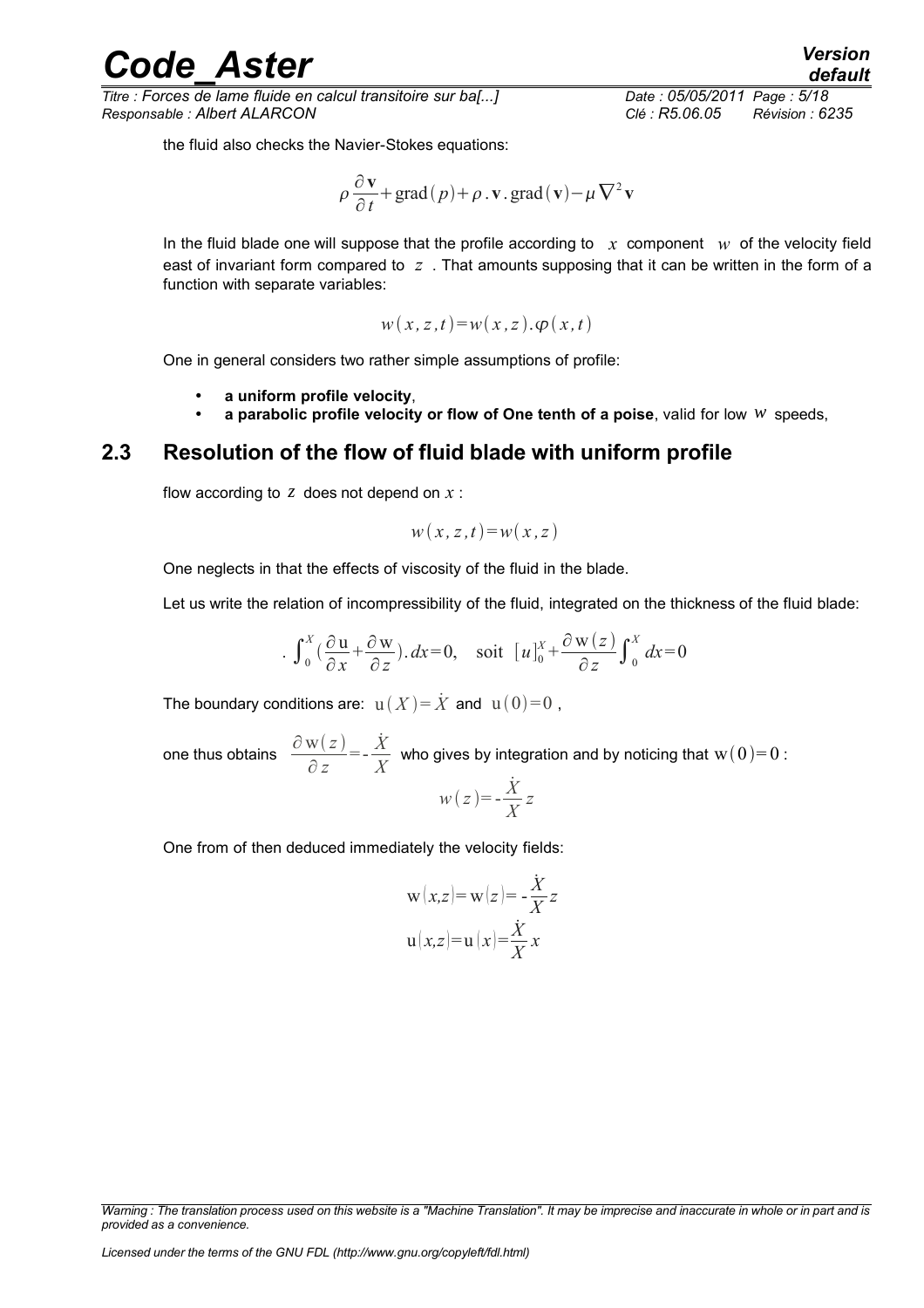*Titre : Forces de lame fluide en calcul transitoire sur ba[...] Date : 05/05/2011 Page : 6/18 Responsable : Albert ALARCON Clé : R5.06.05 Révision : 6235*

*default*

By means of the Navier-Stokes equation to describe the behavior of the fluid and by projecting it on the axis  $z$ , then by replacing the statements of  $u$  and  $w$  drawn up higher, and while placing itself on the assumption of a thin fluid blade like by considering assumptions of pressure losses [bib2], one can show [bib5] that the fluid force has two statements different according to the sign from *X*˙

if  $\dot{X}$  < 0 :

$$
F = -\frac{2}{3}\rho \cdot L^{3} \cdot Y \left[\frac{\ddot{X}}{X}\right] + \frac{4}{3}\rho \cdot L^{3} \cdot Y \left[\frac{\dot{X}}{X}\right]^{2}
$$

if  $\dot{X} > 0$ :

$$
F = -\frac{2}{3}\rho \cdot L^3 \cdot Y \left(\frac{\ddot{X}}{X}\right) - \frac{2}{3}\rho \cdot L^3 \cdot Y \left(\frac{\dot{X}}{X}\right)^2
$$

One can give a general statement of the fluid force for the uniform profile in the form:

$$
F = \alpha \cdot \left(\frac{\ddot{X}}{X}\right) + \beta \cdot \left(\frac{\ddot{X}}{X}\right)^2 + \delta \cdot \frac{\dot{X} \cdot |\dot{X}|}{X^2}
$$

For the uniform profile, one a:

$$
\alpha = -\frac{2}{3} \cdot \rho \cdot L^3 \cdot Y
$$

$$
\beta = \frac{1}{3} \cdot \rho \cdot L^3 \cdot Y
$$

$$
\delta = -\frac{2}{3} \cdot \rho \cdot L^3 \cdot Y
$$

#### **2.4 Resolution of the flow of fluid blade with parabolic profile**

<span id="page-5-0"></span>One gives at the horizontal speed  $w$  a parabolic profile which has as a statement:

$$
\mathbf{w}(x,z,t) = a \cdot x \cdot (X-x) \cdot \overline{W}(z,t) ,
$$

 $\bar{W}(z)$  being the mean velocity in the blade and  $a = \frac{6}{\pi z}$ *X* 2

Let us write the relation of incompressibility of the fluid, integrated on the thickness of the fluid blade:

$$
\int_0^x \left( \frac{\partial u}{\partial x} + \frac{\partial w}{\partial z} \right) dx = 0 \text{ that is to say } [u]_0^x + \frac{\partial \overline{w}(z)}{\partial z} \int_0^x [a \cdot x \cdot (X - x)] dx = 0.
$$

The boundary conditions give:  $u(X) = \dot{X}$  et  $u(0) = 0$ , one thus obtains the statement:  $\partial\, \bar{w}(\,z\,)$ ∂ *z*  $=-\frac{\dot{X}}{Y}$  $\frac{\lambda}{X}$  who gives by integration and by considering that  $\mathrm{w}(0)$ =0 :

$$
\bar{\mathbf{w}}(z) = -\frac{\dot{X}}{X}z
$$

One from of then deduced immediately the velocity fields:

*Warning : The translation process used on this website is a "Machine Translation". It may be imprecise and inaccurate in whole or in part and is provided as a convenience.*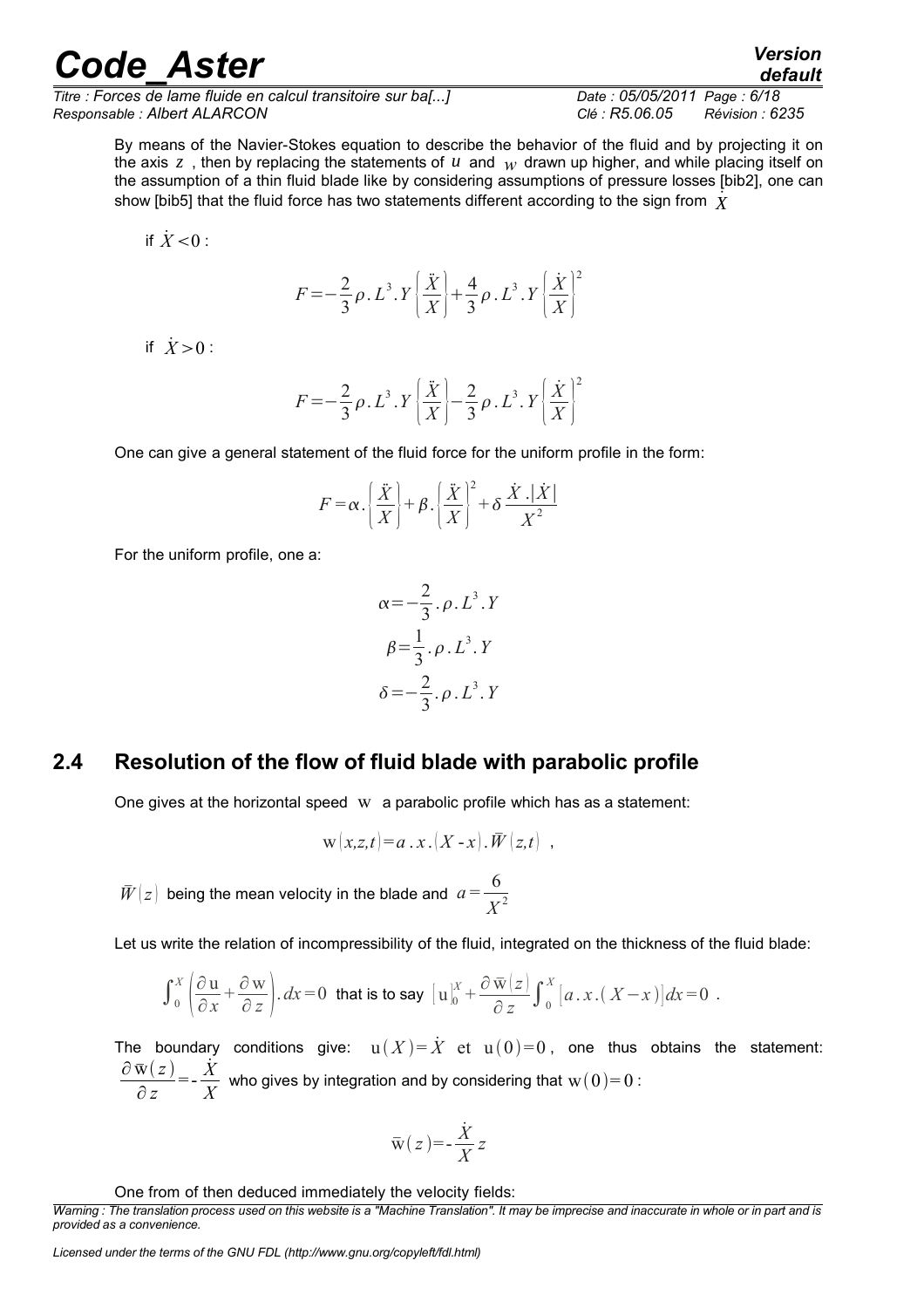*Titre : Forces de lame fluide en calcul transitoire sur ba[...] Date : 05/05/2011 Page : 7/18 Responsable : Albert ALARCON Clé : R5.06.05 Révision : 6235*

$$
w(x, z, t) = a.x.(X-x).\overline{w}(z, t) = -6.x.(X-x).\frac{\dot{X}}{X^3}z
$$

$$
u(x, z, t) = -\frac{x^2.(3X-2x)}{X^3}.\dot{X}
$$

By means of the Navier-Stokes equation to describe the behavior of the fluid and by projecting it on the axis  $z$ , then by replacing the statements of  $u$  and  $w$  drawn up higher, and while placing itself on the assumption of a thin fluid blade as well as assumptions of pressure losses [bib2], one can show [bib6] that the fluid force in the case of a parabolic profile has two statements different according to the sign from  $\dot{X}$ 

if  $\dot{X}$  < 0 :

$$
F = -\frac{2}{3}\rho \cdot L^3 \cdot Y \left[ \frac{\ddot{X}}{X} \right] - \frac{24}{3}\rho \cdot L^3 \cdot Y \left[ \frac{\dot{X}}{X^3} \right] + \frac{24}{15}\rho \cdot L^3 \cdot Y \left[ \frac{\dot{X}}{X} \right]^2
$$

if  $\dot{X} > 0$ :

$$
F = -\frac{2}{3}\rho \cdot L^3 \cdot Y \left[ \frac{\ddot{X}}{X} \right] - \frac{24}{3}\rho \cdot L^3 \cdot Y \cdot \nu \left[ \frac{\dot{X}}{X^3} \right] + \frac{2}{5}\rho \cdot L^3 \cdot Y \left[ \frac{\dot{X}}{X} \right]^2
$$

One can give a general statement of the fluid force in the form:

$$
F = \alpha \cdot \left(\frac{\ddot{X}}{X}\right) + \beta \cdot \left(\frac{\dot{X}}{X}\right)^2 + \chi \frac{\dot{X}}{X^3} + \delta \frac{\dot{X} \cdot |\dot{X}|}{X^2}
$$

with the formulated assumptions (parabolic profile), the coefficients are worth:

$$
\alpha = -\frac{2}{3} \cdot \rho \cdot L^{3} \cdot Y
$$
  

$$
\beta = \frac{3}{5} \cdot \rho \cdot L^{3} \cdot Y
$$
  

$$
c = -\frac{24}{3} \cdot \rho \cdot L^{3} \cdot Y \cdot V
$$
  

$$
d = -\rho \cdot L^{3} \cdot Y
$$

The statement of the fluid force above thus represents the most complete form and is that established in *Code\_Aster*.

*Warning : The translation process used on this website is a "Machine Translation". It may be imprecise and inaccurate in whole or in part and is provided as a convenience.*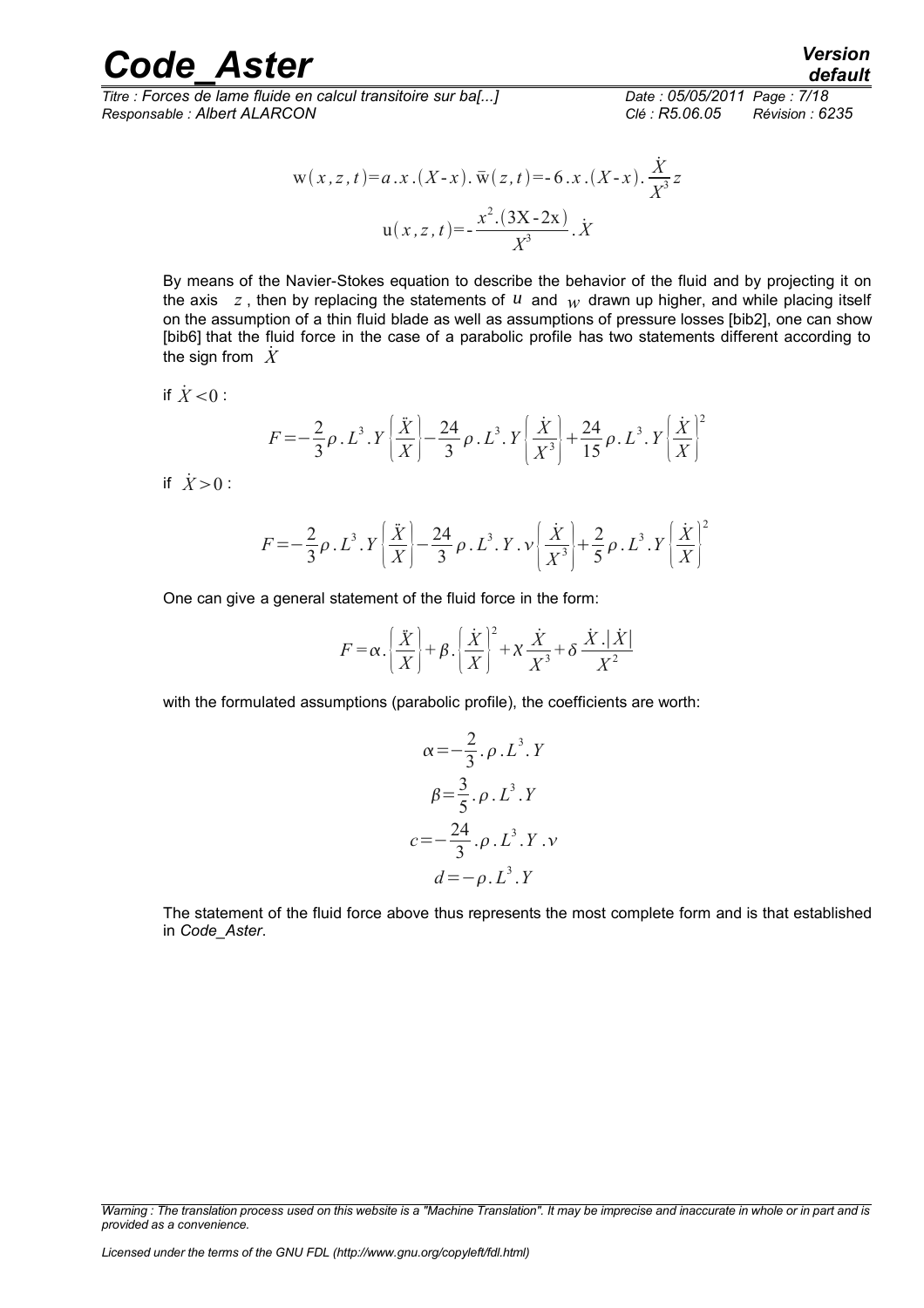*Titre : Forces de lame fluide en calcul transitoire sur ba[...] Date : 05/05/2011 Page : 8/18 Responsable : Albert ALARCON Clé : R5.06.05 Révision : 6235*

### <span id="page-7-1"></span>**3 Study of the dynamic behavior of a system to a degree of freedom in the presence of a fluid blade**

This chapter aims at integrating in an quasi-analytical way a system with fluid blade into a degree of freedom, and is used as references to tests SDND110A [V5.01.110] and SDND111A [V5.01.111].



**Appear 3-3-a3-a : Mass damped by a fluid blade**

One will consider the system without stiffness above nor external force applied.

The mass has an initial velocity  $-{\dot{X}}_0$ , and a position  $\;X_0$  . One seeks to determine the position of stopping of the mass, the evolution of the reaction force. The equation of the system with the 2 assumptions of profile: uniform and parabolic is the following one:

$$
\begin{cases}\nM \cdot \ddot{X} = \alpha \cdot \left(\frac{\ddot{X}}{X}\right) + \beta \cdot \left(\frac{\dot{X}}{X}\right)^2 + \chi \frac{\dot{X}}{X^3} + \delta \frac{\dot{X} \cdot |\dot{X}|}{X^2} \\
X(t=0) = X_0 \\
\dot{X}(t=0) = -\dot{X}_0\n\end{cases}
$$

#### **3.1 To launch of a mass slowed down by fluid blade with uniform profile**

<span id="page-7-0"></span>For the uniform mode, the differential equation governing the motion of stopping of the mass is written in the following way:  $\ M$  .  $\ddot{X}\!=\!\alpha.\left|\frac{\ddot{X}}{X}\right|$  $\frac{X}{X}$  +  $\beta$ .  $\frac{Z}{Z}$ *X*˙  $\overline{X}$ 2 .

One can find in [bib1] an analytical resolution whose we will point out the principal results here. By integrating once the differential equation, one obtains a form of the velocity of the projectile according to his position:

$$
\dot{X} = -\dot{X}_0 \cdot \left(\frac{X_0 + \lambda}{X_0}\right)^2 \cdot \left(\frac{X}{X + \lambda}\right)^2 \quad \text{out} \quad \lambda = \frac{\alpha}{M}
$$

While integrating once again compared to time this differential equation it comes:

$$
t = \frac{1}{\dot{X}_0} \cdot \left(\frac{X_0}{X_0 + \lambda}\right)^2 \cdot \left[X_0 - X + 2\lambda \cdot Log\left(\frac{X_0}{X}\right) + \lambda^2 \left(\frac{1}{X} - \frac{1}{X_0}\right)\right]
$$

*Licensed under the terms of the GNU FDL (http://www.gnu.org/copyleft/fdl.html)*

*default*

*Warning : The translation process used on this website is a "Machine Translation". It may be imprecise and inaccurate in whole or in part and is provided as a convenience.*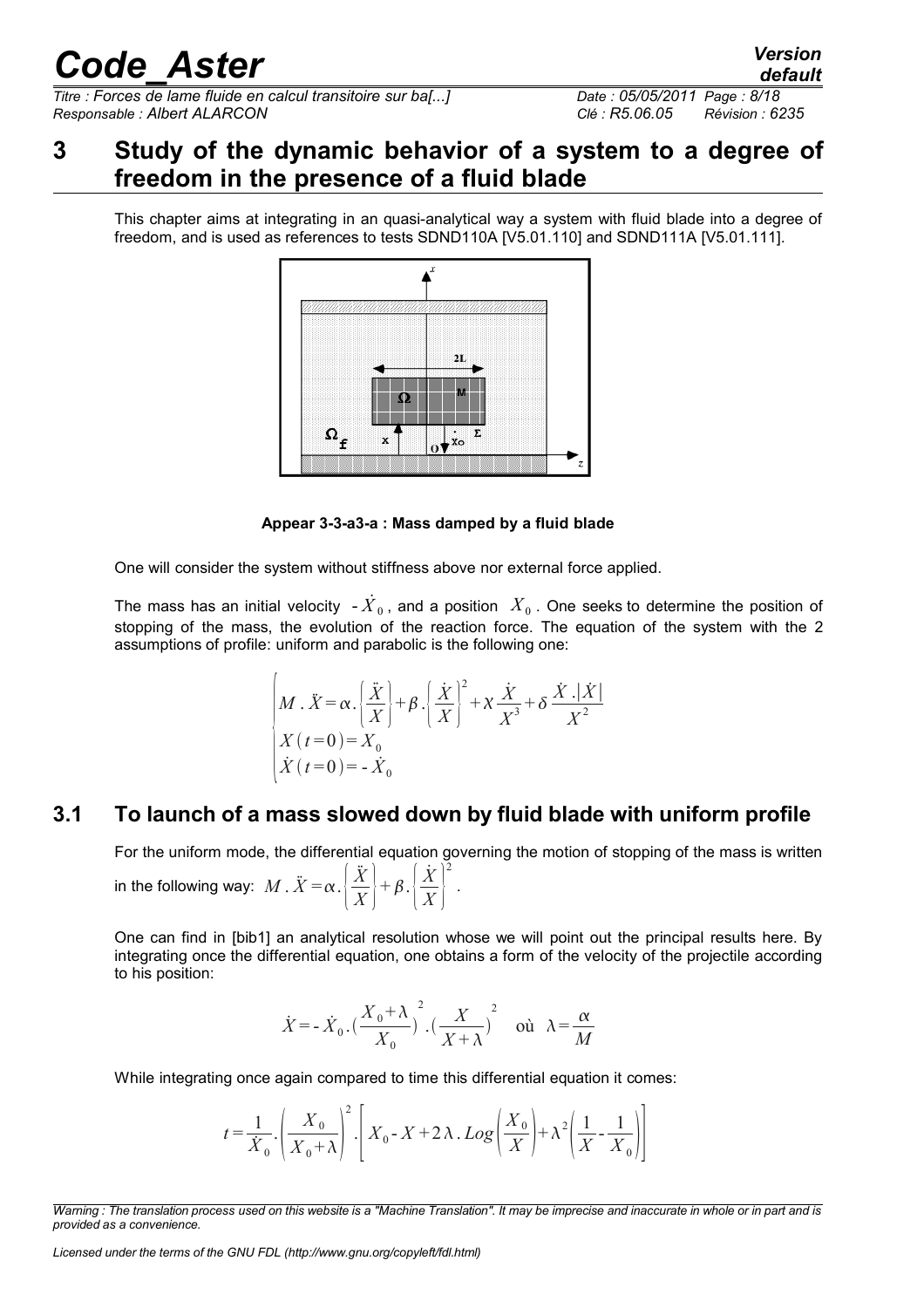*Titre : Forces de lame fluide en calcul transitoire sur ba[...] Date : 05/05/2011 Page : 9/18 Responsable : Albert ALARCON Clé : R5.06.05 Révision : 6235*

There is thus an implicit definition of the displacement of the mass in the course of time. One can release the following properties of this motion:

- the solid can touch the obstacle only at the end of an infinite time,
- the solid approaches at infinitely slow velocity of the obstacle.

The total fluid force has as a statement:

$$
F_{\textit{fluide}}(X)\text{=}2\text{ .}\,\lambda\text{ .}\,M\text{ .}\,\dot{X}_{0^2}\text{.}\left(\frac{X_0\text{+}\,\lambda}{X_0}\right)^{\!4}\text{.}\frac{X^3}{\text{.}\left(X\text{+}\,\lambda\right)^5}
$$

Its maximum value is obtained by cancelling derivative of this function. It is reached in  $|X_{F\text{max}}|= \frac{3}{2}$ 2  $\lambda$ 

and is worth  $\overline{F}_{Maxfluide} = 8 \cdot \frac{3^3}{5^5}$  $rac{3^3}{5^5}$ . *M* .  $rac{X_0^2}{\lambda}$  $\lambda$  $\frac{X_0 + \lambda}{V}$  $\frac{0}{X_0}$ 4 .

The numerical values considered for computations are:

| $M = 1000$ kg                  | $2L = 100$ mm |
|--------------------------------|---------------|
| $X_0$ = 6 mm, $X_0$ = -0.1 m/s |               |
| $\rho_f$ = 1000 kg/m3          | $v = 10-6$    |

the coefficients  $\alpha$ ,  $\beta$  are calculated according to the formula of paragraph 2.3 and are worth in this case:

 $\alpha$ =-0.0833  $\beta$ =0.1666

One can observe below displacement, the velocity of the mass and the fluid force which it undergoes. The behavior of the mass is rather similar to that observed for the parabolic mode. The maximum fluid force, given in an analytical way in the preceding paragraph, is worth in this case 8768 *N* . The mass in this case approaches in an asymptotic way of the wall and reaches it only at the end of an infinite time.

### *Code\_Aster Version*

*Warning : The translation process used on this website is a "Machine Translation". It may be imprecise and inaccurate in whole or in part and is provided as a convenience.*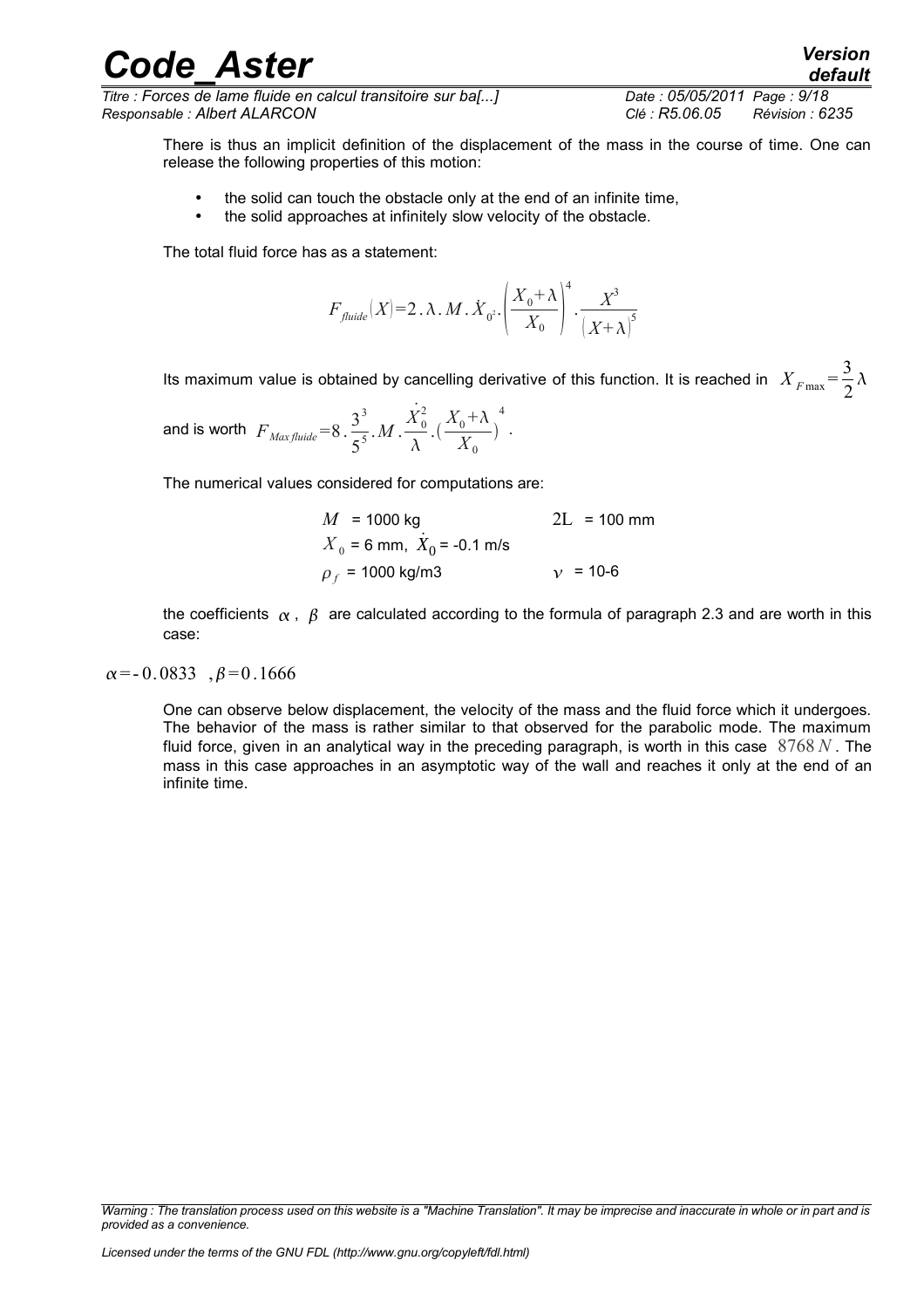*Titre : Forces de lame fluide en calcul transitoire sur ba[...] Date : 05/05/2011 Page : 10/18 Responsable : Albert ALARCON Clé : R5.06.05 Révision : 6235*

*default*

**Note:**



*On the graph, at the end of* 0,2 *s computation there remains a distance from* 1.e<sup>−</sup><sup>6</sup> *m with the wall.*

#### <span id="page-9-0"></span>**3.2 To launch of a mass slowed down by fluid blade with parabolic profile**

the analytical resolution of the differential equation governing the behavior of the mass is not possible any more. One proposes to determine in an external way with any computer code, the dynamic response of this system with a d.o.f. in the presence of a fluid blade. That caused the development of a dedicated FORTRAN program, developed with this occasion.

As we established in the preceding paragraph, the reaction force of the fluid blade takes the following general shape:

$$
F_{\text{fluide}} = \alpha \cdot \left(\frac{\ddot{X}}{X}\right) + \beta \cdot \left(\frac{\dot{X}}{X}\right)^2 + \chi \frac{\dot{X}}{X^3} + \delta \frac{\dot{X} \cdot |\dot{X}|}{X^2}
$$

The dynamic equation to which this system is subjected is the following one:

$$
M.\ddot{X} + K.\,X = F_{ext} + \alpha \cdot \left(\frac{\ddot{X}}{X}\right) + \beta \cdot \left(\frac{\dot{X}}{X}\right)^2 + \chi \cdot \frac{\dot{X}}{X^3} + \delta \cdot \frac{\dot{X} \cdot |\dot{X}|}{X^2}
$$

We propose a resolution by a temporal diagram of integration of the dynamic problem.

The statement of the second member is not classic because it utilizes acceleration. One proposes to use an explicit diagram of integration, which requires the statement of  $\tilde{X}$ , according to  $X, \tilde{X}$ . It is thus necessary to rewrite the system in the form:

*Warning : The translation process used on this website is a "Machine Translation". It may be imprecise and inaccurate in whole or in part and is provided as a convenience.*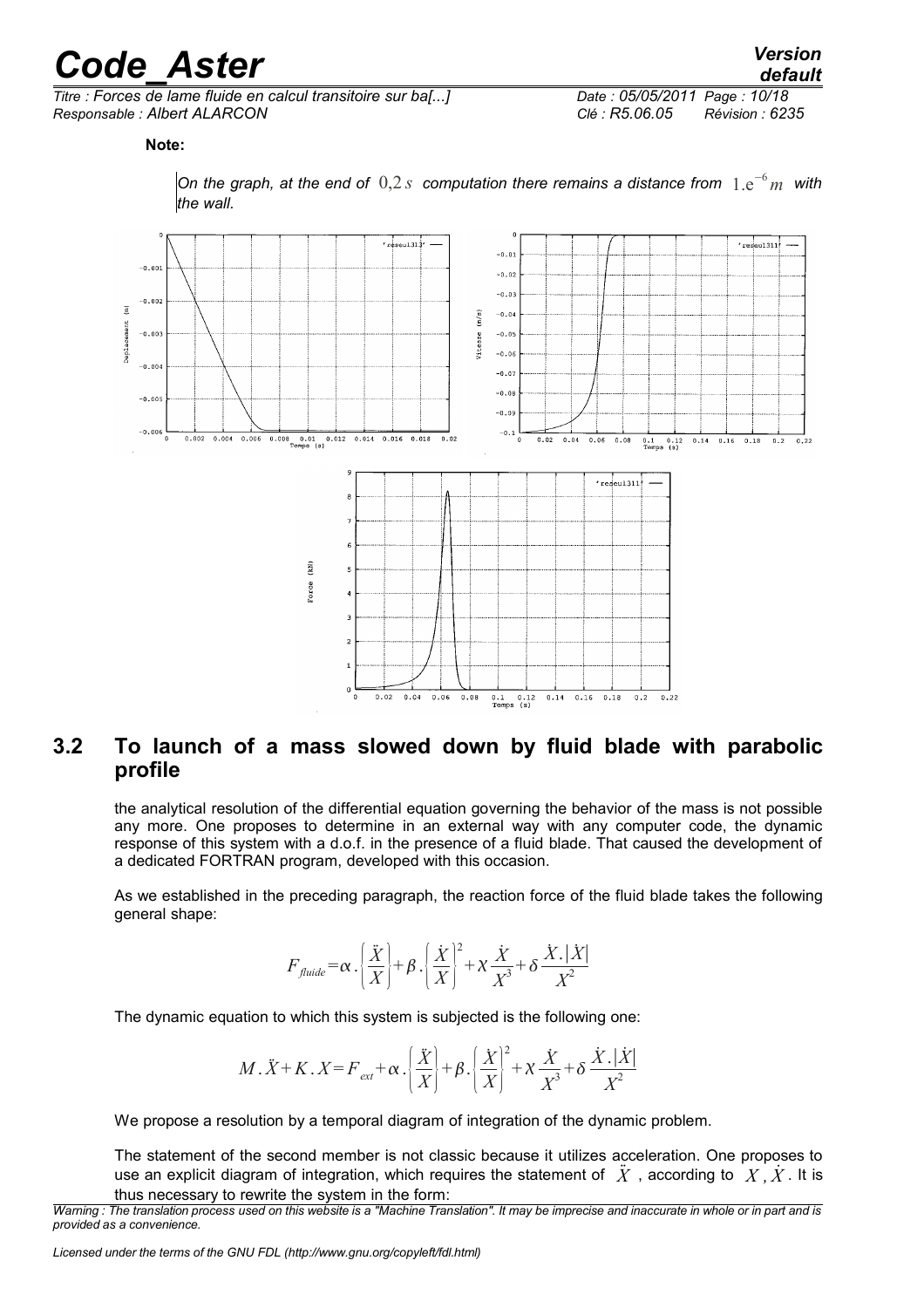*Titre : Forces de lame fluide en calcul transitoire sur ba[...] Date : 05/05/2011 Page : 11/18 Responsable : Albert ALARCON Clé : R5.06.05 Révision : 6235*

$$
(M - \frac{\alpha}{X_t}), \ddot{X}_t + K, X_t = F_{ext} + \alpha \cdot \left(\frac{\ddot{X}_t}{X_t}\right) + \beta \cdot \left(\frac{\dot{X}_t}{X_t}\right)^2 + \chi \frac{\dot{X}_t}{X_t^3} + \delta \frac{\dot{X}_t \cdot \dot{X}_t}{X_t^2}
$$

We will use the diagram of Eulerian modified to integrate this equation in time:

 $\overline{X}_0$ ,  $\overline{X}_0$  given to  $\overline{\mathfrak{t}}_0$  ,

To repeat

$$
\vec{X}_{i} = F_{ext} - K \cdot X_{i} + \beta \cdot \left(\frac{\dot{X}_{i}}{X_{i}}\right)^{2} + \chi \frac{\dot{X}_{i}}{X_{i}^{3}} + \delta \frac{\dot{X}_{i} \cdot |\dot{X}_{i}|}{X_{i}^{2}}
$$
\n
$$
M - \frac{\alpha}{X_{i}}
$$
\n
$$
t_{i+1} = t_{i} + dt
$$
\n
$$
X_{i+1} = \dot{X}_{i} + dt \cdot \ddot{X}_{i}
$$
\n
$$
X_{i+1} = X_{i} + dt \cdot \dot{X}_{i}
$$

as long as  $t_{i+1}$   $\lt t_{fin}$ 

For the type of non-linearities considered, one does not have criterion of stability *a priori* of the diagram of integration. One was thus ensured by a study of convergence while decreasing time step of computation which the got results were stable.

The coefficients  $\alpha$ ,  $\beta$  and  $\chi$  are calculated according to the formula of paragraph 2.4 and are worth in this case:

 $\alpha$  = - 0.0833,  $\beta$  = 0.19992 et  $\chi$  = - 0.9996.10<sup>-6</sup> et la masse M = 1000 kg

*Warning : The translation process used on this website is a "Machine Translation". It may be imprecise and inaccurate in whole or in part and is provided as a convenience.*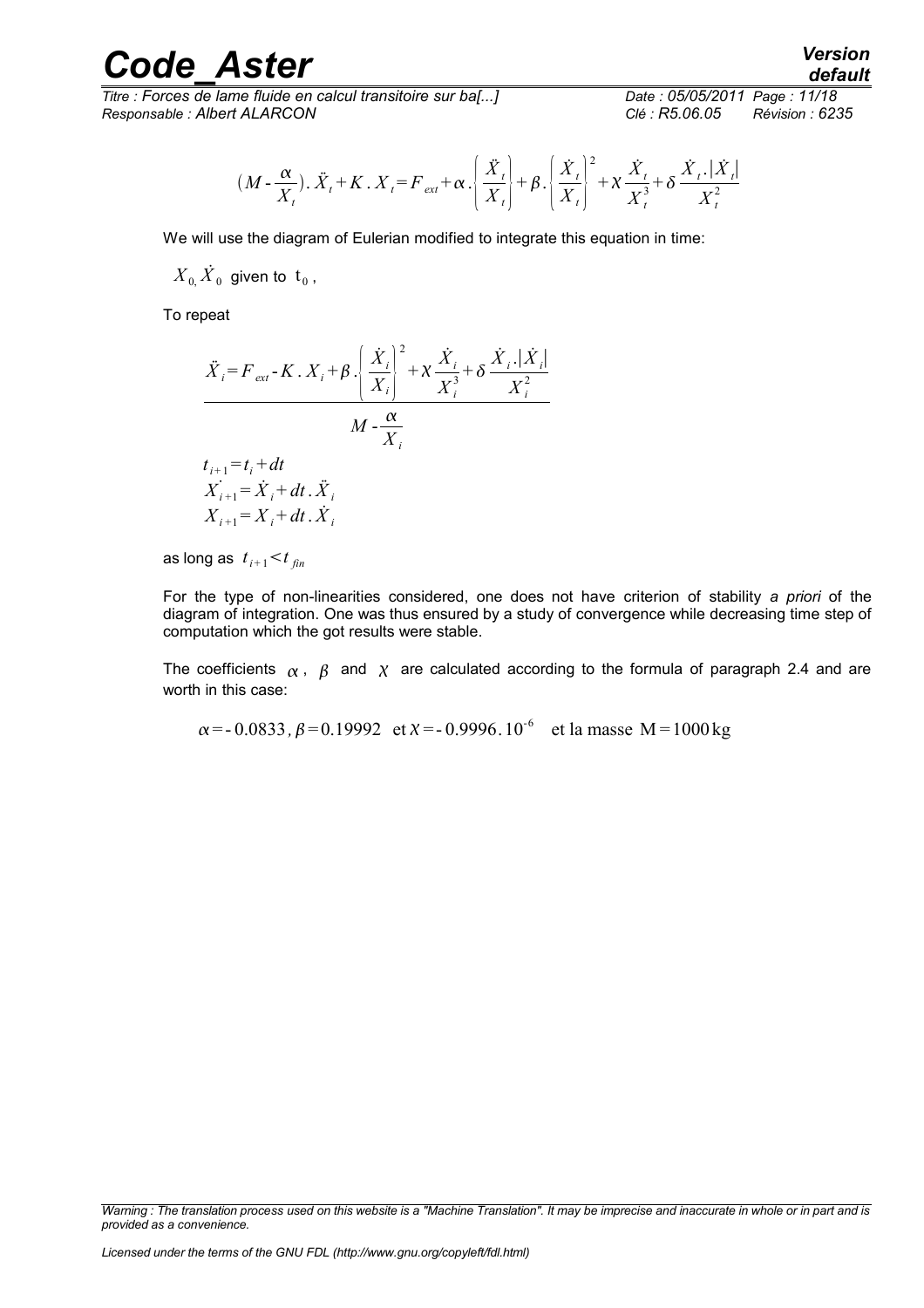*Titre : Forces de lame fluide en calcul transitoire sur ba[...] Date : 05/05/2011 Page : 12/18 Responsable : Albert ALARCON Clé : R5.06.05 Révision : 6235*

*default*

One can observe below displacement, the velocity of the mass and the fluid force which it undergoes. It is noted that it preserves a velocity close to that initial before being sufficiently close to the wall. Then it undergoes an important fluid force which dissipates all the kinetic energy of the mass. The mass does not touch the wall, but preserves an asymptotic distance at the wall, which is worth 0.098*mm* .



*Warning : The translation process used on this website is a "Machine Translation". It may be imprecise and inaccurate in whole or in part and is provided as a convenience.*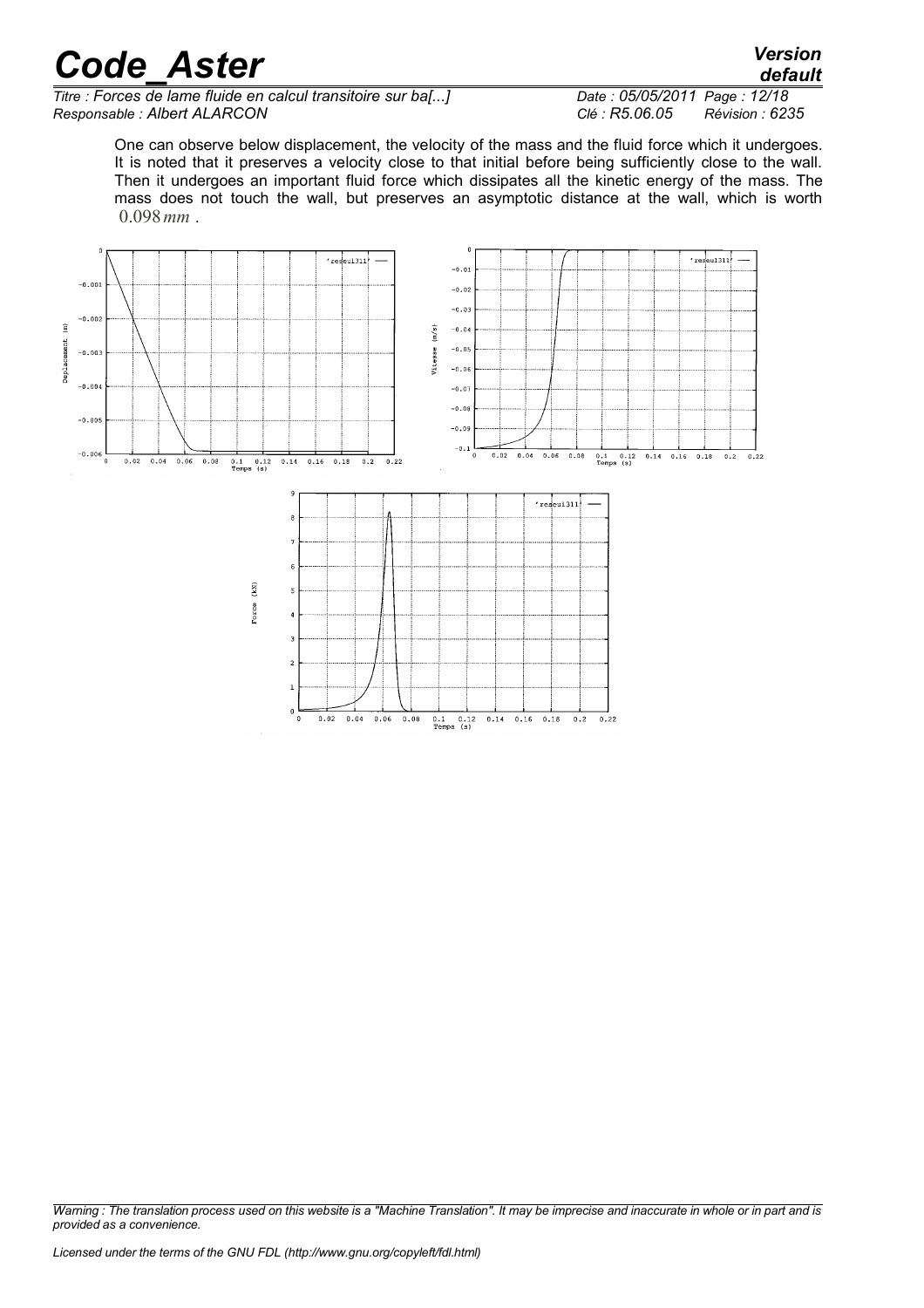*Titre : Forces de lame fluide en calcul transitoire sur ba[...] Date : 05/05/2011 Page : 13/18 Responsable : Albert ALARCON Clé : R5.06.05 Révision : 6235*

#### <span id="page-12-0"></span>**4 Computation of a system multi degrees of freedom subjected locally to forces of fluid blade**

a layer to simulate the forces of fluid blade is to introduce them like linear forces not - into the algorithm of modal recombination DYNA TRAN MODAL [bib3] [U4.54.03], allowing to calculate the dynamics of a mechanical system by carrying out a projection on the basis of its free mode.

The temporal algorithms of *Code\_Aster* treating the nonlinear forces are the explicit diagrams of Eulerian and Devogelaere. We saw in the preceding chapter that the intrinsic form of the forces of fluid blade poses a problem for the resolution with an explicit diagram. A modification of algorithm DYNA\_TRAN\_MODAL allows a suitable processing of the forces of fluid blade.

The direct dynamic problem discretized by finite elements is written:

$$
\mathbf{M}\ddot{\mathbf{X}_t} + \mathbf{C}\dot{\mathbf{X}_t} + \mathbf{K}\mathbf{X_t} = \mathbf{F}_{ext}(t) + \mathbf{F}_{\textit{fluide}}(\mathbf{X_t}, \dot{\mathbf{X}_t}, \ddot{\mathbf{X}_t})
$$

The technique used in operator DYNA TRAN MODAL consists in projecting on the basis of linear system and to maintain the forces nonlinear with the second member.

The dynamic system project takes the shape:

#### $\bm{\varPhi}^t$  ,  $\mathbf{M}$  ,  $\bm{\varPhi}$  ,  $\ddot{\bm{\eta}}_t + \bm{\varPhi}^t$  ,  $\mathbf{C}$  ,  $\bm{\varPhi}$  ,  $\dot{\bm{\eta}}_t + \bm{\varPhi}^t$  ,  $\mathbf{K}$  ,  $\bm{\varPhi}$  ,  $\bm{\eta}_t = \bm{\varPhi}^t$  ,  $\mathbf{F}_{ext}(t) + \bm{\varPhi}^t$  ,  $\mathbf{F}_{\textit{fluide}}(\bm{\varPhi}$  ,  $\bm{\eta}_t, \bm{\varPhi}$  ,  $\dot{\bm{\eta}}_$

the integration methods explicit require to determine  $\ddot{\eta}_t$  knowing  $\eta_t$ ,  $\dot{\eta}_t$  and possibly their former values.

One thus sees in the statement of the system [éq 4-1] above that  $\eta_t^*$  is not given explicitly according to  $\eta_{t}$ ,  $\dot{\eta}_{t}$ . From this moment, one proposes to use a method of point fixed to obtain generalized accelerations.

This is obtained by applying the following operations:

 $\ddot{\pmb{\eta}}_t^0 \! = \! \ddot{\pmb{\eta}}_{t\text{-}1}^{\vphantom{\dagger}}, \, \pmb{\eta}_t^{\vphantom{\dagger}}, \, \dot{\pmb{\eta}}_t^{\vphantom{\dagger}}$  given

to repeat until convergence:

 $\ddot{\boldsymbol{\eta}}_t^{i+1}\hspace{-0.05cm}=\hspace{-0.05cm}[\boldsymbol{\Phi}^t,\mathbf{M},\boldsymbol{\Phi}]^{-1}.(\boldsymbol{\Phi}^t,\mathbf{F}_{\textit{fluide}}(\boldsymbol{\Phi}_\cdot \boldsymbol{\eta}_t,\boldsymbol{\Phi}_\cdot \dot{\boldsymbol{\eta}}_t,\boldsymbol{\Phi}_\cdot \dot{\boldsymbol{\eta}}_t^{i})\hspace{-0.05cm}+\hspace{-0.05cm}\boldsymbol{\Phi}^t.\mathbf{F}_{\textit{ext}}(t)\hspace{-0.05cm}-\hspace{-0.05cm}\boldsymbol{\Phi}^t.\mathbf{C}.\boldsymbol{\Phi}_\cdot \dot{\boldsymbol$  $\mathsf{convergence}$  is tested par.  $\|\ddot{\boldsymbol{\eta}}_t^{i+1}\text{-}\ddot{\boldsymbol{\eta}}_t^{i}\| \!<\! \varepsilon \, \|\ddot{\boldsymbol{\eta}}_t^{i}\|$ 

Unfortunately this technique of iteration of the fixed point is not necessarily convergent. For that, it is necessary that the linear operator reiterated either contractor. However for low thickness of fluid blade, the terms of inertia forces can be very important and thus prevent the convergence of the iterations of fixed point. It is thus not established such as it in operator DYNA TRAN MODAL.

We will analyze more in detail the operator  $\bm{\varPhi}^t$  .  $F_{\textit{fluid}}(\bm{\varPhi}$  . $\bm{\eta}_t$  ,  $\bm{\varPhi}$  .  $\ddot{\bm{\eta}}_t$  ) , to extract the diagonal part and to make it from it pass to the first member.

In a node  $n$  comprising an effect of fluid blade, the fluid inertia force will be expressed in the form, linear in acceleration:

$$
F_{\text{inertie}} = \alpha \cdot \frac{\ddot{X}_n}{X_n}
$$

*Warning : The translation process used on this website is a "Machine Translation". It may be imprecise and inaccurate in whole or in part and is provided as a convenience.*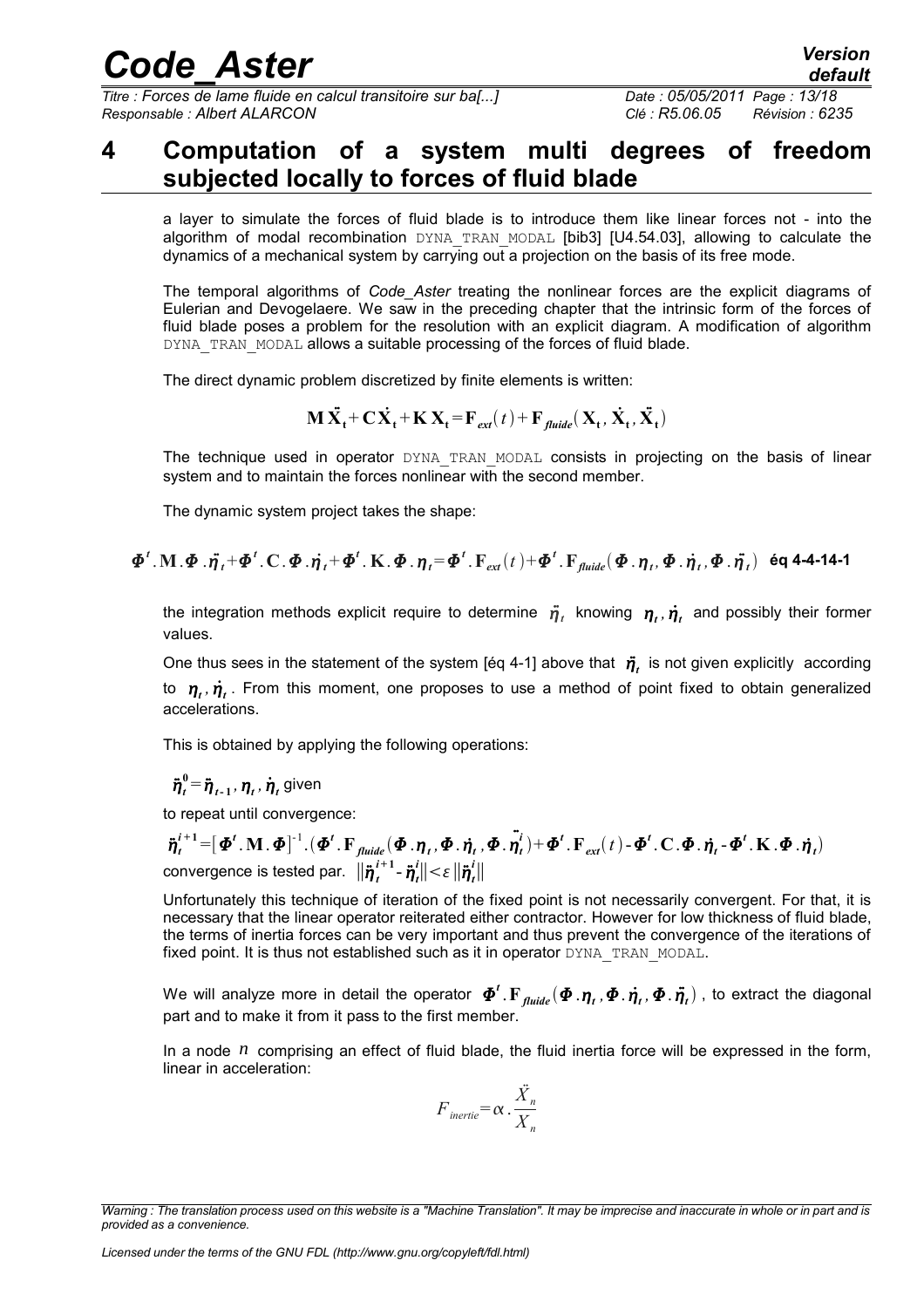*Titre : Forces de lame fluide en calcul transitoire sur ba[...] Date : 05/05/2011 Page : 14/18 Responsable : Albert ALARCON Clé : R5.06.05 Révision : 6235*

*default*

The quantities  $\stackrel{\cdot}{X}_n$ ,  $\stackrel{\cdot}{X}_n$  are expressed in a local coordinate system. They are thus obtained by an operation of extraction **P** of the total assembled vector, followed by a series of rotations **R<sup>n</sup>** to obtain in the local coordinate system, followed by a extraction  $\mathbf{E}_{_\mathrm{n}}$  of the normal component.

One will note these operations in a matric way  $\ddot{\mathbf{X}}_n \! = \! \mathbf{E}_{_n}$  .  $\mathbf{R}_{_n}$  .  $\ddot{\mathbf{X}}$  .

In a similar way, the local inertia force must be turned over in the physical reference and corresponding to assembled vector, before being projected on the basis  $\Phi$ . These operations can be noted in a matric way:  $\boldsymbol{\varPhi}^t$   $\left[ \mathbf{F} \right]\! =\! \boldsymbol{\varPhi}^t$  .  $\mathbf{P}^{\mathsf{t}}$  .  $\mathbf{R}^{\mathsf{t}}_{\mathsf{n}}$   $\cdot \mathbf{E}^{\mathsf{t}}_{\mathsf{n}}$   $\mathbf{F}_{\mathsf{fluid}}$ 

The vector of the generalized forces representing the component of inertia of the fluid blade is:

$$
\boldsymbol{\Phi}^{t}.\mathbf{F} = \frac{\alpha}{X_n} \boldsymbol{\Phi}^{t}.\mathbf{P}^{t}.\mathbf{R}_n^{-1}.\mathbf{E}_n^{t}.\mathbf{R}_n.\mathbf{P}.\boldsymbol{\Phi}.\ddot{\boldsymbol{\eta}}.
$$

In the general case, one cannot determine once for all the value of this matric product because it thus depends on the local coordinate system of the position of structure compared to the fluid blade. One proposes to use an approximation of this matrix in the form:

$$
\mathbf{m'}_t = \frac{\alpha}{X_n^t} \cdot \mathbf{\Phi}^t \cdot \mathbf{P}^t \cdot \mathbf{P} \cdot \mathbf{\Phi}
$$

To return the operator of point contractor it fixes is enough to modify the mass matrix of the operator of iteration by cutting off the matrix to him **m***'* . That amounts adding to him by way of the mass because  $\alpha$  is negative.

One will use in the algorithm of Eulerian modified for the taking into account of the effects of fluid blade, the algorithm of point fixes opposite:

 $\ddot{\boldsymbol{\eta}}_t^0$  =  $\ddot{\boldsymbol{\eta}}_{t-1}$  to repeat until convergence:

$$
\ddot{\boldsymbol{\eta}}_t^{i+1} = \left[\boldsymbol{\Phi}^t \cdot \mathbf{M} \cdot \boldsymbol{\Phi} - \sum_{\text{noeuds},\text{fluide}} \lambda \cdot \text{diag}\left(\mathbf{m'}_n\right)\right]^{-1}.
$$
  

$$
(\boldsymbol{\Phi}^t \cdot \mathbf{F}_{\text{fluide}}(\boldsymbol{\Phi} \cdot \boldsymbol{\eta}_t, \boldsymbol{\Phi} \cdot \dot{\boldsymbol{\eta}}_t, \ddot{\boldsymbol{\eta}}_t) - \sum_{\text{noeuds},\text{fluide}} \lambda \cdot \text{diag}\left(\mathbf{m'}_n\right) \cdot \ddot{\boldsymbol{\eta}}_t^{i} + \boldsymbol{\Phi}^t \cdot \mathbf{F}_{\text{ext}}(t) - \boldsymbol{\Phi}^t \cdot \mathbf{C} \cdot \boldsymbol{\Phi} \cdot \dot{\boldsymbol{\eta}}_t - \boldsymbol{\Phi}^t \cdot \mathbf{K} \cdot \boldsymbol{\Phi} \cdot \boldsymbol{\eta}_t)
$$

convergence is tested by  $\|\ddot{\eta}^{i+1}_t - \ddot{\eta}^{i}_t\| < \varepsilon \|\ddot{\eta}^{i}_t\|$  , where  $|\varepsilon|$  is an accuracy given for the stop of the iterations.

The parameter  $\lambda$ , selected higher than one, is used to guarantee the character contracting of the iterations of fixed point. In practice, one chooses for value  $\lambda=10$  what seems to quarantee convergence in all the cases observed, one can possibly modify this parameter in the event of problems of convergence. It does not exist of result theoretical giving a best alternative for  $\lambda$ . One will be possibly led to modify this value according to the importance of the linear forces not - in the response of the system, to improve convergence of the computation of acceleration.

*Warning : The translation process used on this website is a "Machine Translation". It may be imprecise and inaccurate in whole or in part and is provided as a convenience.*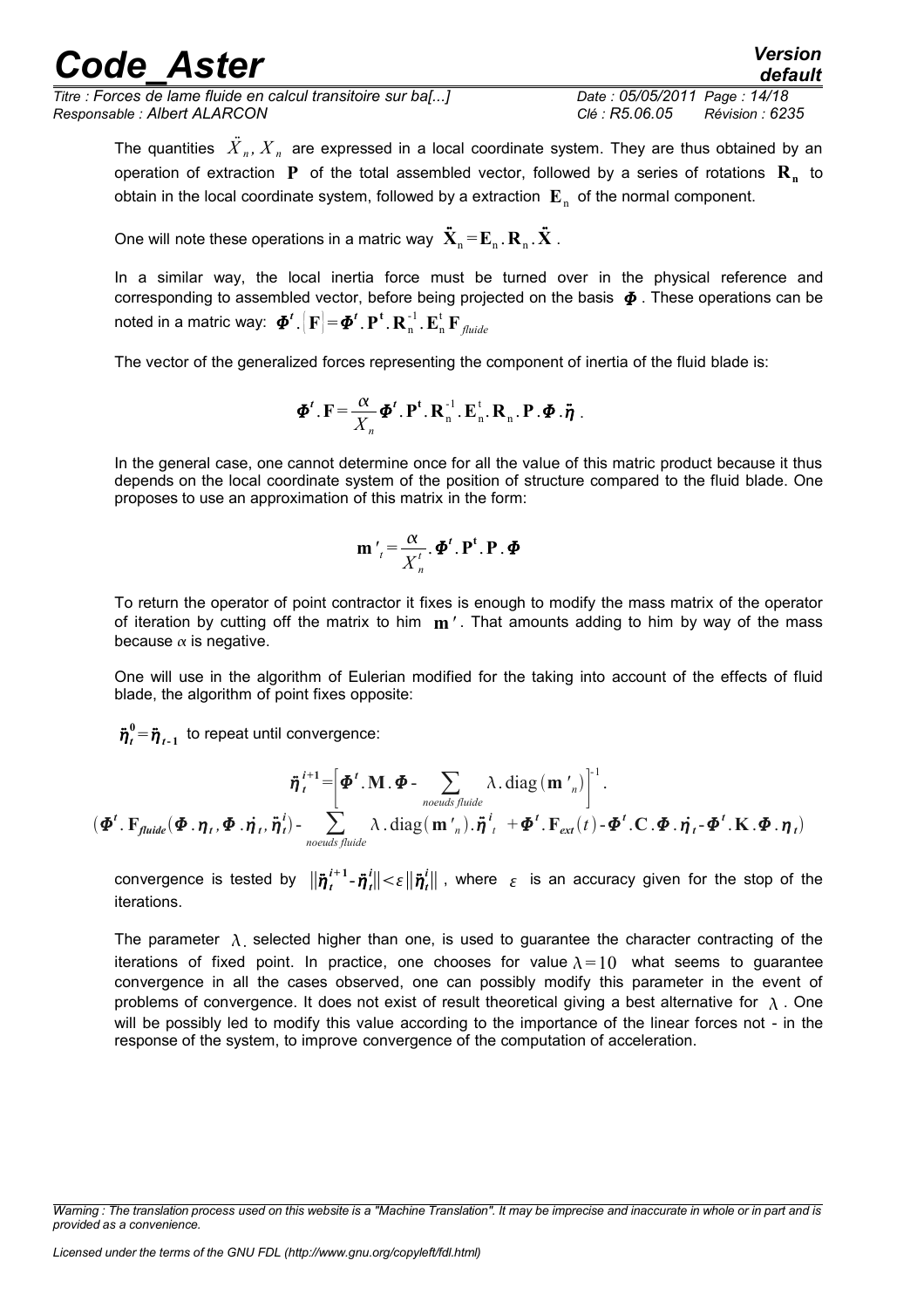*Titre : Forces de lame fluide en calcul transitoire sur ba[...] Date : 05/05/2011 Page : 15/18 Responsable : Albert ALARCON Clé : R5.06.05 Révision : 6235*

### <span id="page-14-2"></span>**5 Establishment of the nonlinear forces of specific**

#### **5.1 fluid blade Integration for the forces of fluid blade**

<span id="page-14-1"></span>the forces of fluid blade compatible with the diagram of integration are named "EULER" and "ADAPT" in operator DYNA\_TRAN\_MODAL. The processing of the forces of fluid blade is activated only when fluid blades are present in the model what guarantees a maintenance of the performances of former algorithms EULER and DEVOGE, and makes it possible to use in the case of a fluid blade, a specific option but preserving nevertheless non-linearities and the existing functionalities of the initial algorithm.

#### **5.2 Use of the forces of fluid blade in DYNA\_TRAN\_MODAL**

<span id="page-14-0"></span>the forces of fluid blade are provided to function like non-linearities of shock, i.e., that an effect of fluid blade can act between a point of a structure and a fixed obstacle, or between two points of two antagonistic structures.

The parameters of fluid blade are thus provided in factor key word the CHOC of operator DYNA TRAN MODAL. Syntax under this key word will be the following one:

| $\Diamond$ CHOC : |                  |                  |                            |                   |                           |
|-------------------|------------------|------------------|----------------------------|-------------------|---------------------------|
|                   |                  | .                |                            |                   |                           |
|                   |                  |                  | ◆RIGI NOR : KN             | [r8]              |                           |
|                   |                  |                  | $\Diamond$ LAME FLUIDE : / | "NON"<br>/rep     | [DEFAULT]<br>[KN]         |
|                   | $\Diamond$ ALPHA |                  | $0$ .                      | [DEFAULT]<br>[R8] |                           |
|                   | $\Diamond$ BETA  | $\ddot{\cdot}$   | $\alpha$<br>0.<br>$\beta$  | [DEFAULT]         |                           |
|                   |                  | $\Diamond$ CHI   | $\ddot{\cdot}$             | 0.<br>$\chi$      | [R8]<br>[DEFAULT]         |
|                   |                  | $\lozenge$ DELTA | $\ddot{\cdot}$             | 0.<br>$\delta$    | [R8]<br>[DEFAULT]<br>[R8] |
|                   |                  |                  |                            |                   |                           |

key word LAME\_FLUIDE makes it possible to specify if the interaction between the node and the obstacle or the two nodes takes place in the presence of a fluid blade. By default connection is supposed of standard dry contact.

Key words ALPHA, BETA, CHI, DELTA make it possible to describe the form of the linear force not - of fluid blade, their values correspond to the coefficients  $\alpha$ ,  $\beta$ ,  $\lambda$ ,  $\delta$  are mentioned in the chapter [§2]. They make it possible to define in the choice a uniform or parabolic profile.

*Warning : The translation process used on this website is a "Machine Translation". It may be imprecise and inaccurate in whole or in part and is provided as a convenience.*

)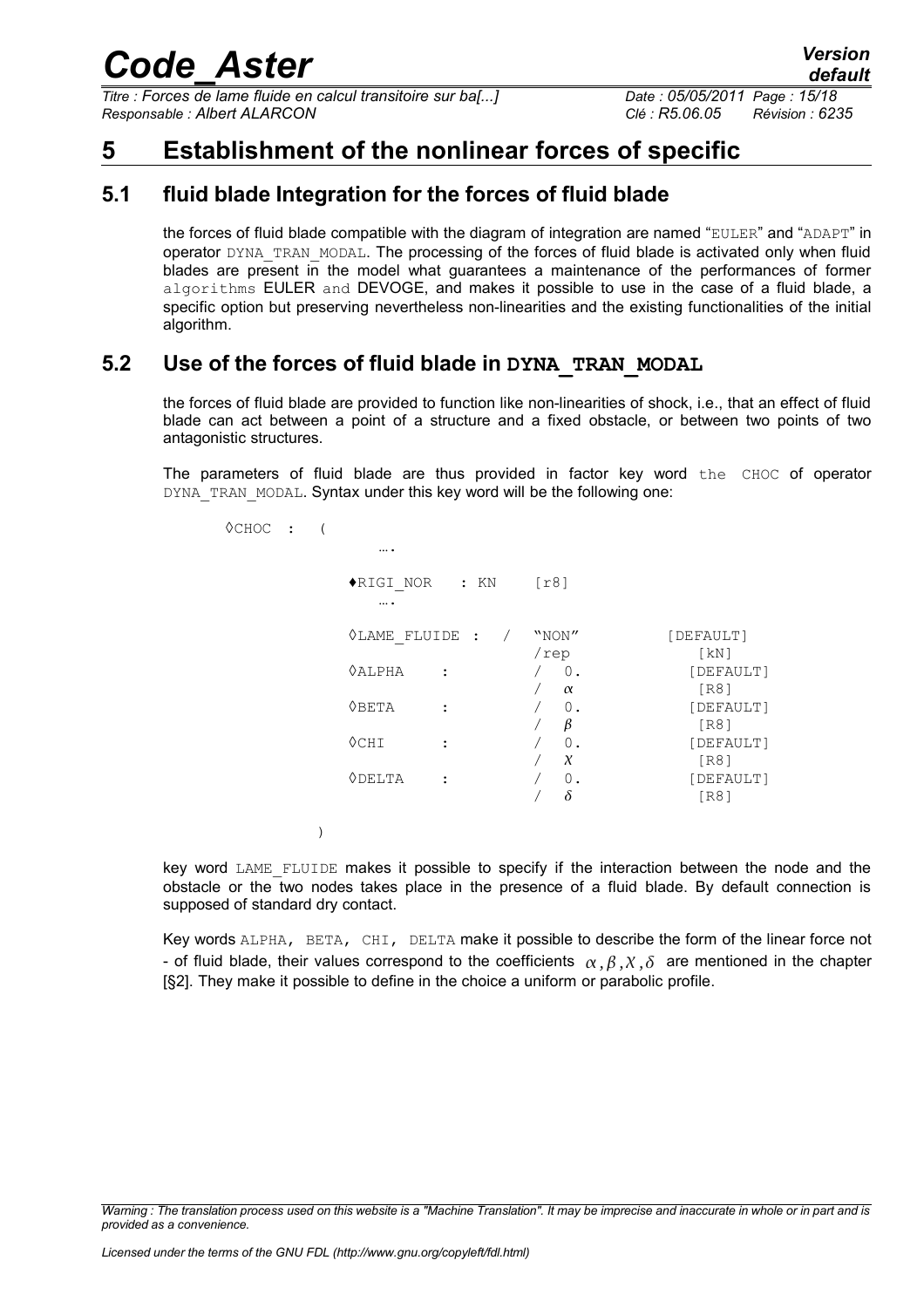*Titre : Forces de lame fluide en calcul transitoire sur ba[...] Date : 05/05/2011 Page : 16/18 Responsable : Albert ALARCON Clé : R5.06.05 Révision : 6235*

### **6 Model transition fluid blade - shock**

<span id="page-15-0"></span>the studies justifying the development of the forces of fluid blade comprise situations where the structure vibrates in the presence of fluid blade and can even according to certain conditions of excitation outward journey until the dry contact with the obstacle in the event of fluid fracture of film.

This situation is particularly difficult to manage numerically from the nature of the statement of the forces of fluid blade used. In fact, one is obliged to consider a physical limit of validity to the statement of these forces of fluid blade, limiting beyond which it is necessary to forward towards conditions of mechanical contact (dry) between structures.

One thus introduces by the same occasion the notion of **limiting thickness of fluid blade** beyond which the model of fluid blade only is not valid any more, and the blade becomes in fact incompressible.

To preserve by the strength of reaction (fluid blade and contact) a continuous character, we introduced a weight function which makes it possible continuously to forward force of repulsion of fluid blade to a force of repulsion of type dry contact.

 $f_{\text{ponder}}(d_n) = 0 \text{ si } d_n \leq 0$ 

 $f_{\text{ponder}}(d_n) = 1 \text{ si } d_n^3 \ge \varepsilon$ 

 $f_{\text{ponder}}(d_n)$  de continuité  $C^0$  pour  $d_n \in [0, \varepsilon]$ 

In the zone of transition  $d \in [0,\varepsilon]$ , the reaction force is written:

$$
F_{\text{reaction}} = f_{\text{ponder}}(d_n) \times F_{\text{fluide}}(d_n, \dot{d}_n, \ddot{d}_n) + (1 - f_{\text{ponder}}(d_n)) \times \text{Fchoc}(d_n - \varepsilon, \dot{d}_n)
$$

The boundary layer  $\varepsilon$  is dynamically given with heuristics according to the formula:

 $\epsilon = \frac{\mathrm{F}_{\mathrm{fullde}}(d_n, \dot{d}_n, \ddot{d}_n)}{K}$ *K<sup>N</sup>* **éq 6-6-16-1**

If this boundary layer is reached or exceeded  $d_n ≤ ε$  by the wall of structure one enters a phase of transition towards the shock. The limiting value of thickness is then filed and the model of transition is used until  $d_n$  becomes again  $\geq \varepsilon$ .

One explains physically the choice of the formula [éq 6-1] to determine the thickness of fluid blade by considering that in this situation the force of fluid blade is such as it can deform structure on its stiffness of shock and thus the fluid blade in it even becomes incompressible, from where the need for forwarding towards the model shock force.

#### **Note: Use of the forces of fluid blade with the model of transition**

*The model from transition fluid - shock was introduced in a systematic way. As soon as a force of fluid blade is introduced, one can forward towards the shock. It is thus necessary systematically to introduce a stiffness of shock*  $K_N$  *(key word RIGI\_NOR ). If one never wishes not to forward towards a dry contact (mainly for benchmarks) it will be necessary to take a value of*  $K_N$  *very large (10<sup>15</sup>).* 

*Warning : The translation process used on this website is a "Machine Translation". It may be imprecise and inaccurate in whole or in part and is provided as a convenience.*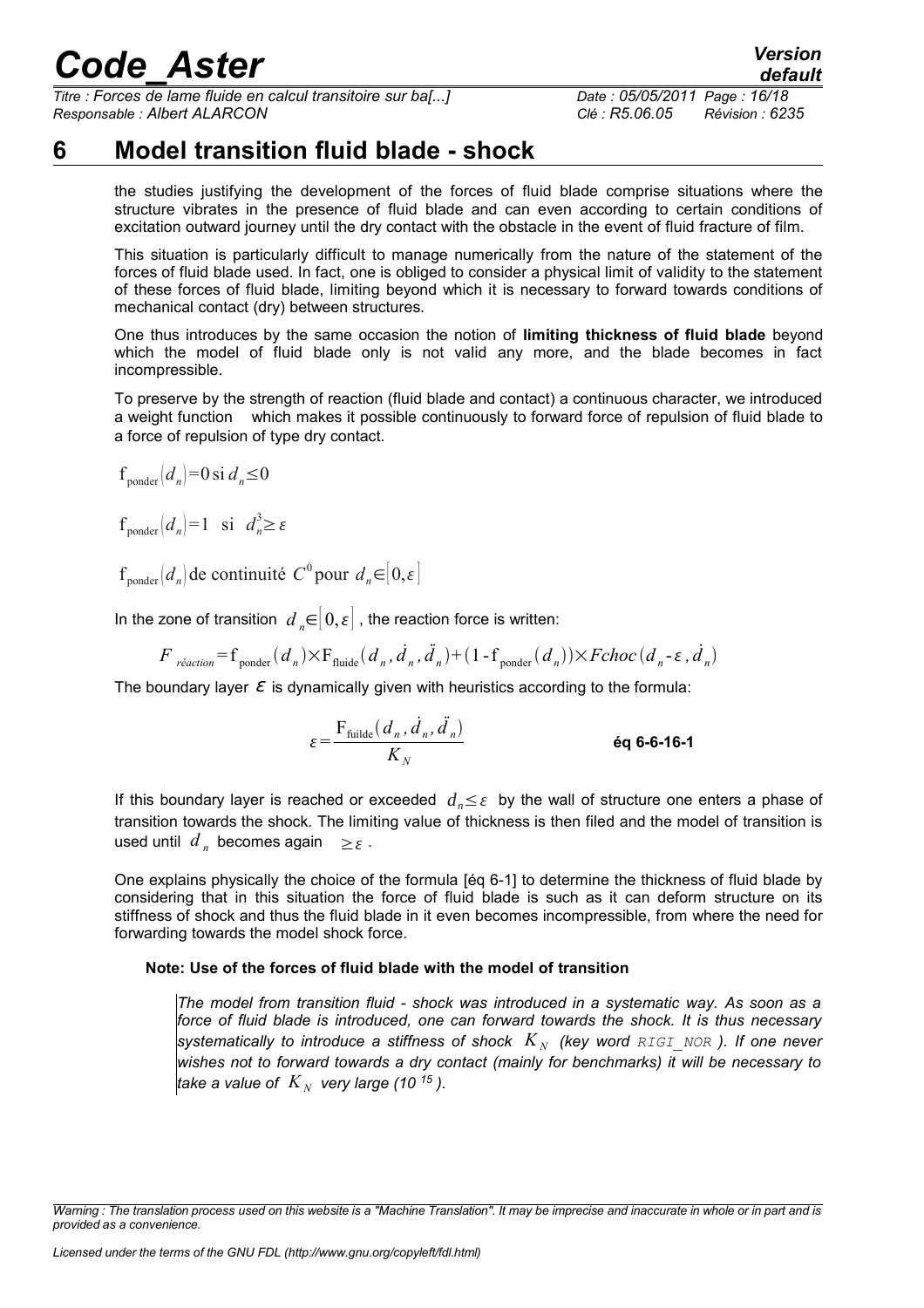*Titre : Forces de lame fluide en calcul transitoire sur ba[...] Date : 05/05/2011 Page : 17/18 Responsable : Albert ALARCON Clé : R5.06.05 Révision : 6235*

### **7 Conclusion**

<span id="page-16-0"></span>This document describes the statement of the fluid forces which are exerted when a structure vibrates in the vicinity of a plane wall, in an incompressible fluid at rest (**put out of flow by the motion of structure**). These forces are called **forces of fluid blade**.

For two assumptions of flow profile in the blade, an analytical form of the force is established. The latter depends in a nonlinear way of acceleration, the velocity and the position of structure compared to the obstacle.

For a system with a degree of freedom with initial velocity deadened by a fluid blade, an analytical computation could be carried out with a uniform profile. For the other profile, like for configurations of system masses spring, a numerical integration was necessary. One could analyze on these computations the behavior of the fluid blade, which introduces in particular a strong damping.

The processing of these forces for systems with several degrees of freedom resulted in modifying the explicit algorithm of integration on the basis of DYNA\_TRAN\_MODAL modal base to correctly integrate the dynamic effect of these forces in *Code\_Aster*.

*Warning : The translation process used on this website is a "Machine Translation". It may be imprecise and inaccurate in whole or in part and is provided as a convenience.*